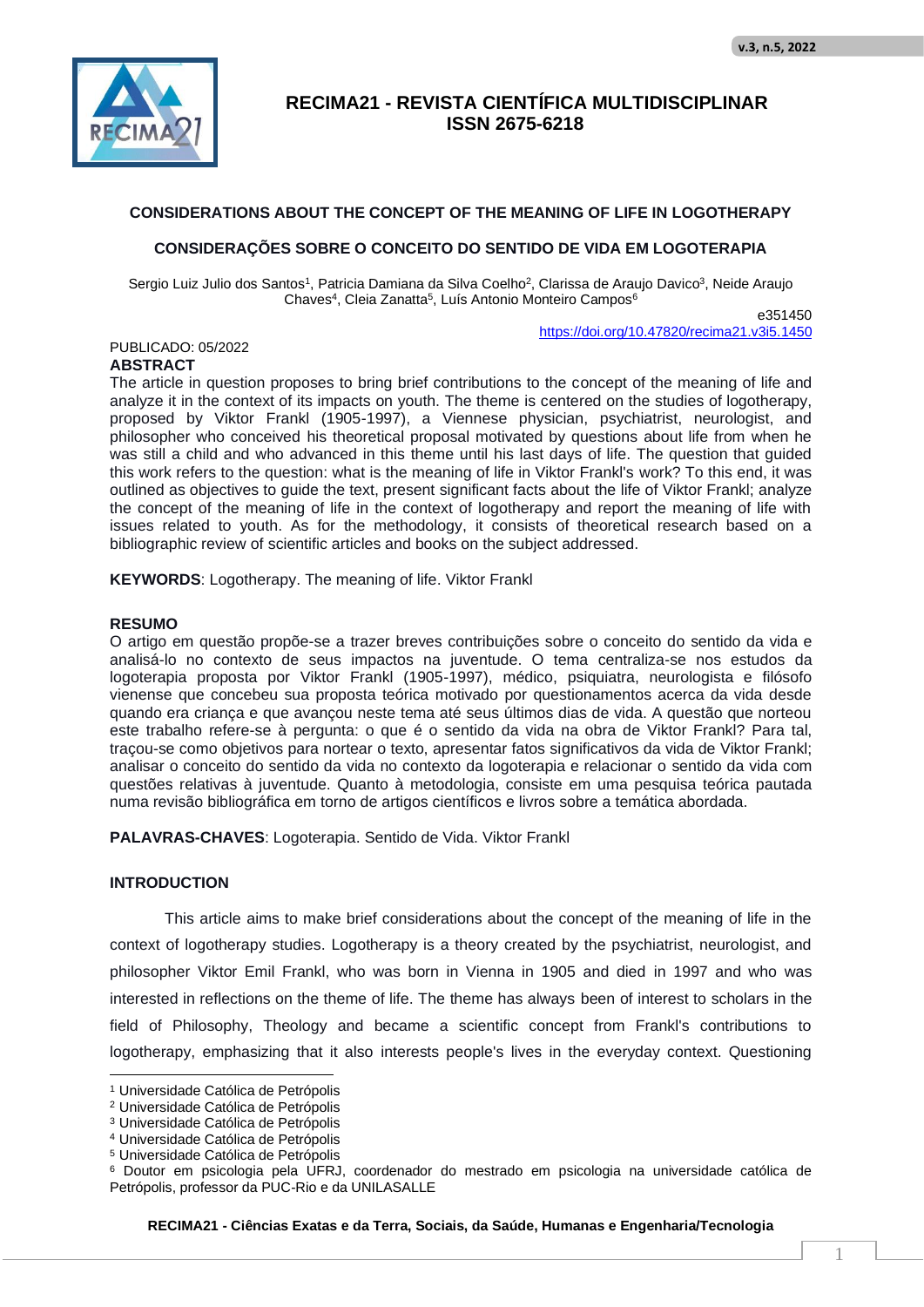

**CONSIDERATIONS ABOUT THE CONCEPT OF THE MEANING OF LIFE IN LOGOTHERAPY Sergio Luiz Julio dos Santos, Patricia Damiana da Silva Coelho, Clarissa de Araujo Davico, Neide Araujo Chaves, Cleia Zanatta, Luís Antonio Monteiro Campos**

about the meaning of life has always been the target of motivation of the human being, in general, manifested through questions such as: who am I? why do I live? and where do I direct my life? what is the meaning of my life? among others and in this direction, Frankl theorized about it.

The study in Personality (CAMPOS, 2016) shows that humanist's and existentialists theories bring another dimension, the spiritual dimension.

In this article, the author's concern is to bring some considerations around this concept, to leave some contribution to the theme and associate it with other concepts in the scope of logotherapy, as well as, about the contextualization of the theme in the analysis of the meaning of life and contemporary youth.

The purpose of the authors is justified by the motivation to study the subject and share some analyses about it, with students and professionals in human sciences, philosophy, and theology.

Methodologically, this is one study based on the literature review around scientific articles and books on the theme addressed.

### **THE LOGOTHERAPY AND THE LIFE OF VIKTOR FRANKL**

The concept of the meaning of life finds in Logotherapy is a scientific approach in the context of Psychology, where Viktor E. Frankl (1905-1997), is a great reference and pioneer in the theme because he writes and systematically questions the subject. Frankl worked in Vienna as a doctor, psychiatrist, and neurologist and acted as a psychotherapist concerned about the existential path of Viennese youth.

Questions about meaning, occur from an early age in Frankl's existential journey, and, according to Aquino (2013, p. 16): "at the age of four, when he became aware of death, the young Frankl was shocked by the question of the finitude of his own being", something very early for the age he presented.

The Frankl boy discovered at the age of three that growing up he would dedicate his life to the craft of medicine, making his father proud in that episode. He was not only interested in the practice, but also research and experiences. Since this time, he was not afraid of death, but he was concerned about the issue of the transience of life and whether this would take away the meaning of life, a subject that would be addressed years later when writing about logotherapy (FRANKL, 2010).

As a teenager, when he was still 13 years old, "his science teacher taught that life was just a process of oxidation and combustion; such a nihilistic conception caused Frankl to question the master: "What meaning does life have?" (FRANKl, 1989, p. 31 as quoted by AQUINO, 2013, p. 18).

Frankl was born on Czerningasse 6 street in Vienna, where he spent the early years of childhood accompanied by his parents, his brothers Walter, and Stella, and had to live with the reality of World War I. The young man had grown very close to his family, to the point of suffering from longing when he needed to spend the night in the hospitals where he worked (FRANKL, 2010).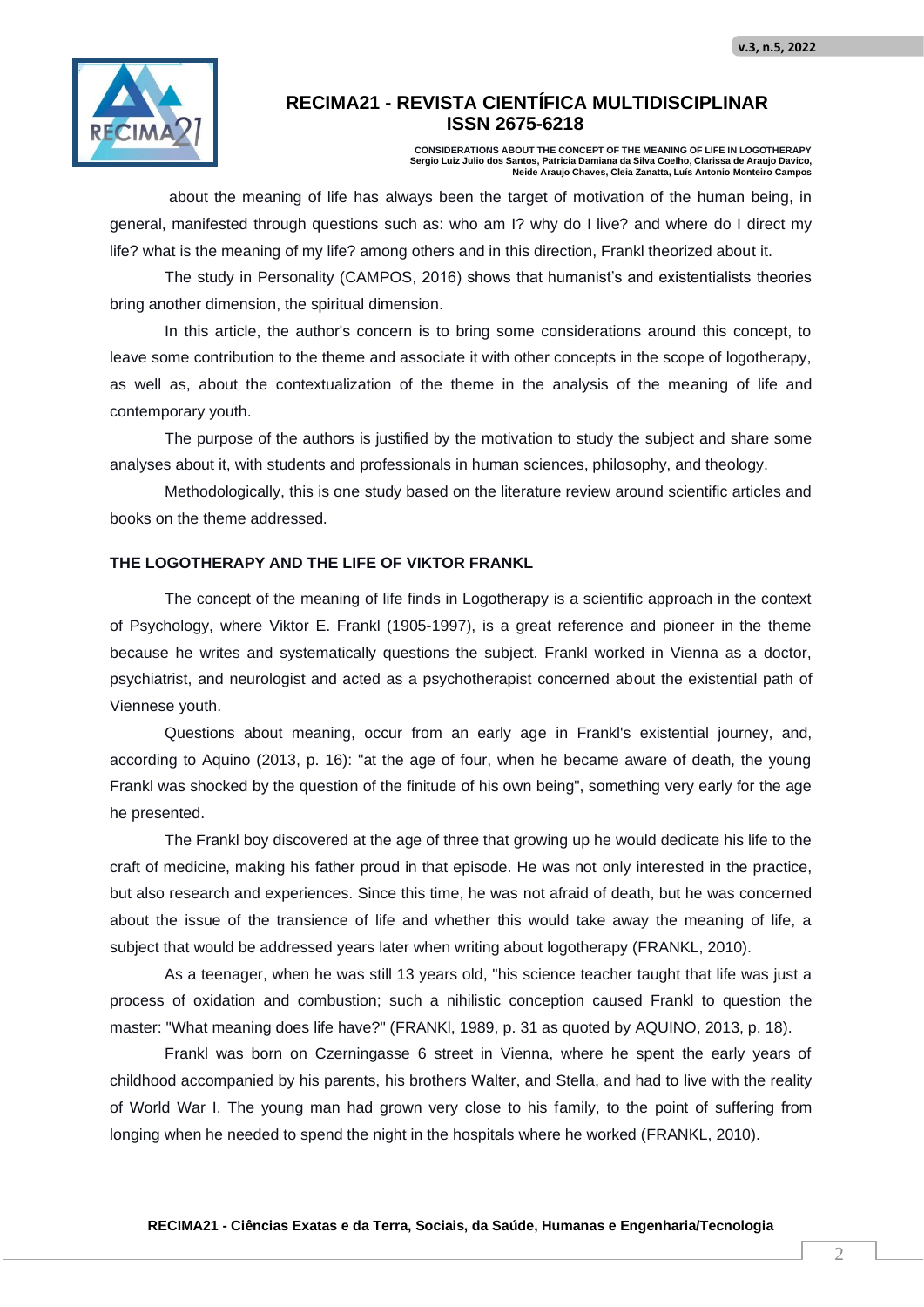

**CONSIDERATIONS ABOUT THE CONCEPT OF THE MEANING OF LIFE IN LOGOTHERAPY Sergio Luiz Julio dos Santos, Patricia Damiana da Silva Coelho, Clarissa de Araujo Davico, Neide Araujo Chaves, Cleia Zanatta, Luís Antonio Monteiro Campos**

In 1930, the already doctor Viktor Frankl, realizing that Europe was going through a moment of hopelessness thanks to recession and unemployment, offered himself to other therapists to help youth, which made zero the number of suicide attempts in Vienna. But it was only in 1938 that Frankl would use the word Logotherapy for the first time, in the article "The spiritual problem of psychotherapy", in the *scientific journal Zentralblatt für sychotherapies* (AQUINO, 2013).

When World War II broke out since the German army invaded Austria in 1937, Frankl was no longer able to work in his newly opened clinic and saw his personal life has a major impact because of the war: his wife, Tilly Grosser, whom he married in 1941, was forced to abort his five-month-old son because Jewish women could not have their children (AQUINO, 2013).

As World War II progressed, Frankl had to decide whether to go to the United States with his wife or stay in Vienna with his parents, chose the latter option, after being sure of his decision to find in his father's house a piece of marble that he had picked from the remains of the Vienna synagogue that contained a fourth part of the Commandment of the Torah laws: "Honor thy father and thy mother, that thy days may be prolonged on earth which Yahweh thy God gives you" (AQUINO, 2013).

In September 1942, Frankl was led along with his parents to the Theresienstadt concentration camp, where he saw his father die in his arms sometime later. His mother later died in the gas chamber at Auschwitz, where his brother also died. His wife died in Theresiendstadt, surviving only Frankl's sister, Frankl went through four concentration camps: Theresienstadt, Auschwitz, Kaufering, and Türkheim (AQUINO, 2013), but with the end of the war he resumed his life and rereported his experiences there lived, in his best-known book, In Search of Meaning.

By being in what he called, *experimentum crucis*, in the experience of the concentration camps, Frankl was able to observe that prisoners who had something to accomplish in their future outside of there, were more likely to survive the horror of the place, which constituted one of the premises of Logotherapy (FRANKL, 2016).

### **MEANING OF LIFE**

The term "logos" means "meaning", so Logotherapy is psychotherapy centered on the sense and search of the person for this sense. Frankl believes that "life has a potential meaning under any circumstances, even the most miserable" (FRANKL, 2008, p. 10), as he was able to observe in the concentration camps, whether by imagining and talking to his wife or by contemplating art in an improvised theater in a shed, with the use of humor or even thinking about his future when freedom arrived.

The meaning in life proposed by Frankl is unique and specific to each moment, being different for each person and can be fulfilled only by him. The author also draws attention to the difference in the meaning of life in general, in a generic way, and the specific meaning of life before each moment, every situation, where life calls man to do a task, to carry out his specific vocation or mission at that moment (FRANKL, 2008).

**RECIMA21 - Ciências Exatas e da Terra, Sociais, da Saúde, Humanas e Engenharia/Tecnologia**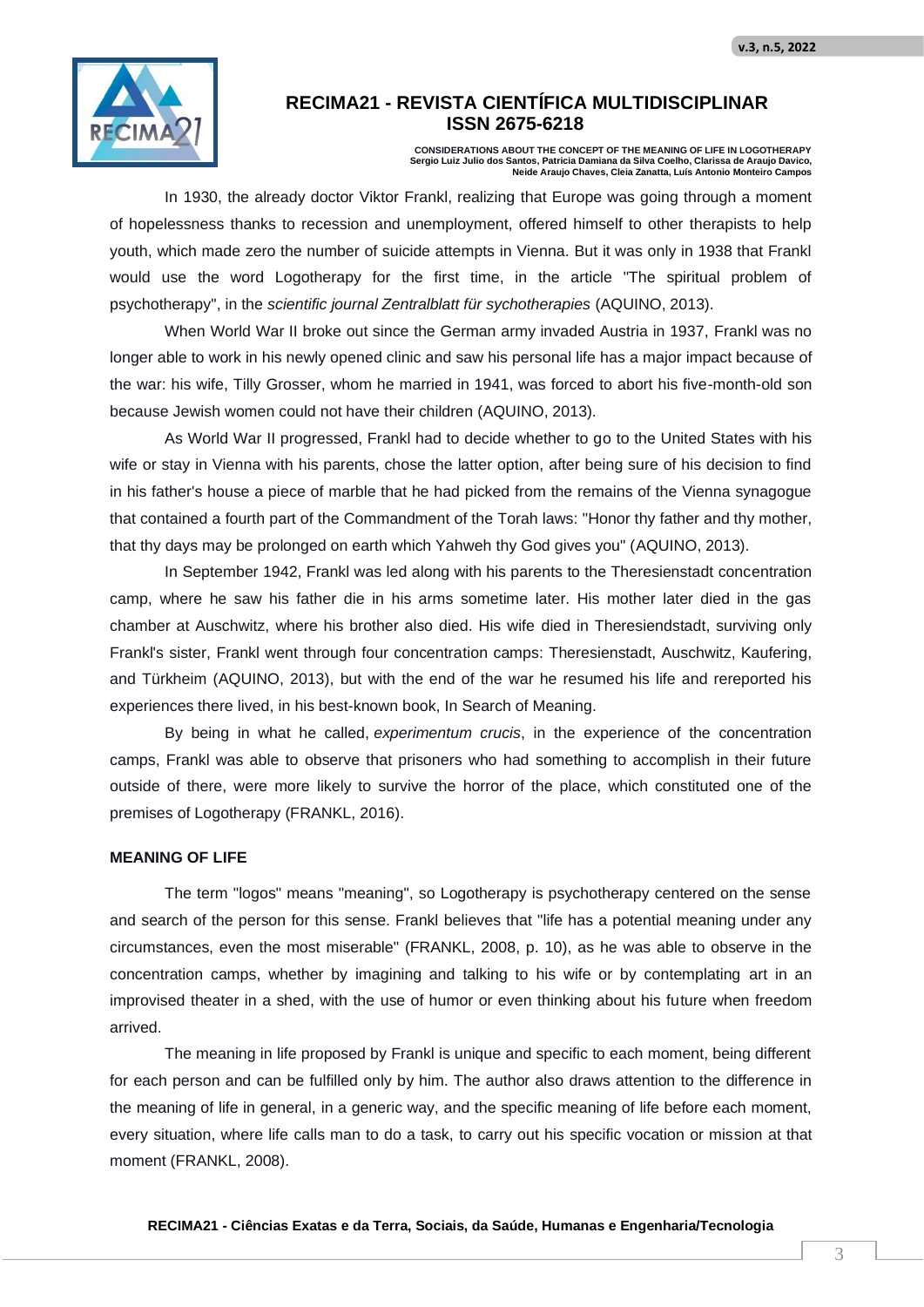

**CONSIDERATIONS ABOUT THE CONCEPT OF THE MEANING OF LIFE IN LOGOTHERAPY Sergio Luiz Julio dos Santos, Patricia Damiana da Silva Coelho, Clarissa de Araujo Davico, Neide Araujo Chaves, Cleia Zanatta, Luís Antonio Monteiro Campos**

For logotherapy, it is not a question of injecting meaning into situations, but of extracting their meaning, finding it in the world. With this, it is worth mentioning that the psychologist cannot give meaning to the life of another person or indicate what the meaning of life of his patient would be, and it is up to him to play the role of an ophthalmologist, that is, to expand the field of vision of his patient so that he can expand his field of vision and perceive the potential meanings that he can perform (FRANKL, 2008).

As for the meaning of life, Frankl believes that man always points to some cause beyond himself or someone other than him and that only so can be done, calling this man's inclination selftranscendence (FRANKL, 2016).

About the transience of life, an inquiry that accompanied Frankl since childhood, he writes that death and suffering may seem to take away the meaning of life but responds to this by referring to the potentialities of meaning that are realized, they leave the transitory and stay in a safe place of the past, in the barn of each one's life, place, which is not lost on the achievements, which remain guarded. With this, it does not consider the Logotherapy pessimistic when thinking about the subject but activist, because it always characterizes life as unpredictable and that the human being needs to decide, through his freedom and responsibility, what is his monument, what are the potentialities that will be realized and exist, and which are those that will be condemned to non-existence (FRANKL, 2008).

It is perceived that the work of Viktor Emil Frankl results in a valuable contribution to the understanding of the human being. "The desire of the human being for a life, as much as possible, endorsed with meaning" (FRANKL, 2008, p. 125), is one of the essential presuppositions of Franklin's thought.

Through logotherapy, the look and understanding of the human being are enlarged. Before this look was reduced to its biological dimension and psychosocial dimension, but from Frankl's contribution, the human being begins to be considered in its integrality, in its three-dimensionality, that is, as a being endowed with three dimensions: bio-psycho-noetic (FRANKL, 2016).

Because of this, according to Aquino (2013), "the human being could no longer be conceived only as an automaton being, reduced to psychological, sociological or somatic processes" (AQUINO, 2013, p. 43). Man, in the use of his freedom and responsibility, can decide and position himself in the face of existing constraints. Frankl, when asked if as a neurologist he did not confirm that human beings have their contingencies and conditionings in the biological and psychological dimension, stated that he was fully aware of these conditionings, but that he could see on many occasions the human being positioning himself in the face of the worst situations with courage or distancing himself from them, exclusively human capacity (FRANKL, 2016).

Aquino (2013, p. 45) points out that the noetic dimension "would be like an integrative nucleus of the human being". It is precisely the specific dimension of the human being that gives him the ability to differentiate himself from other animals, because, precisely in this dimension are human values,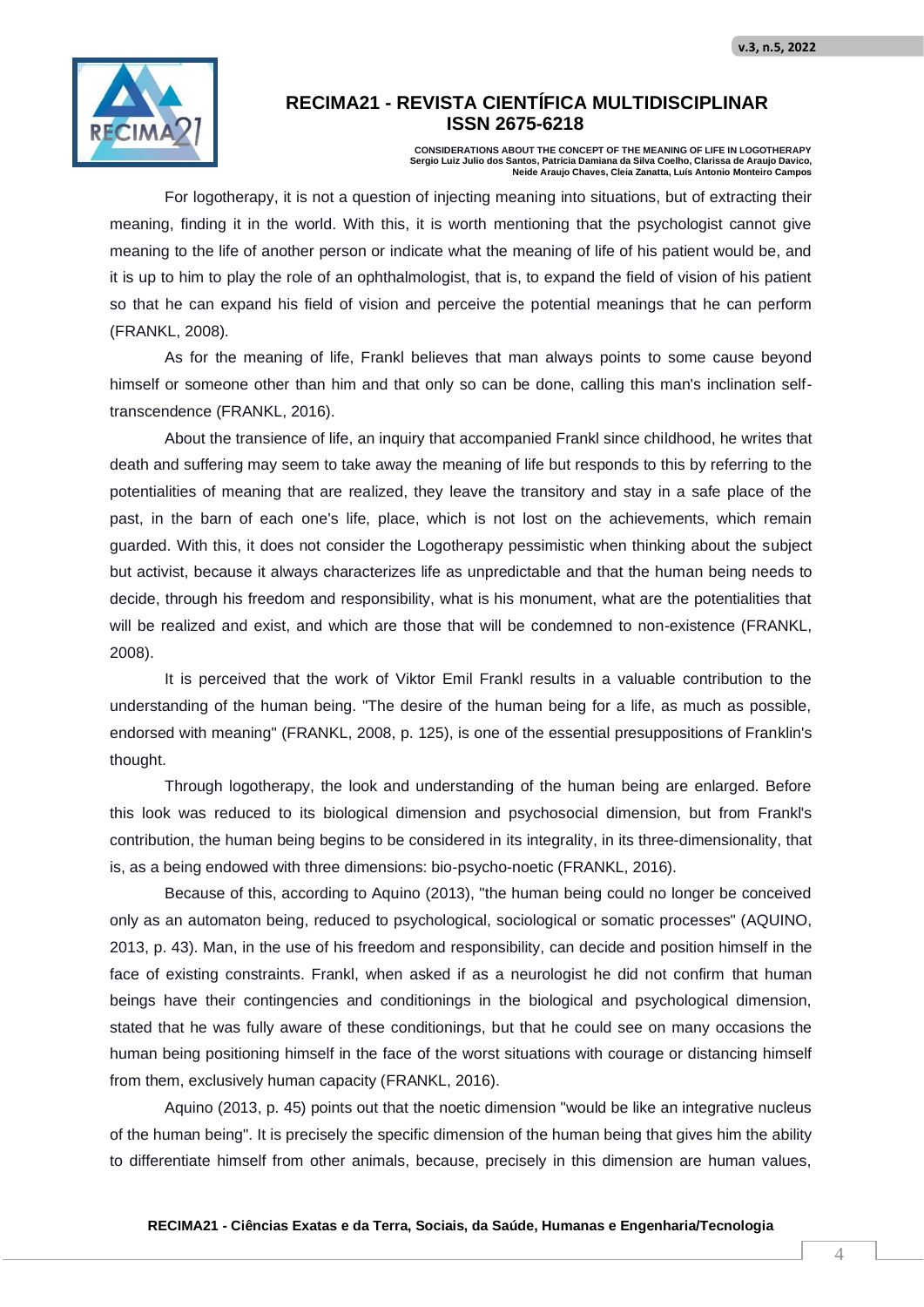

**CONSIDERATIONS ABOUT THE CONCEPT OF THE MEANING OF LIFE IN LOGOTHERAPY Sergio Luiz Julio dos Santos, Patricia Damiana da Silva Coelho, Clarissa de Araujo Davico, Neide Araujo Chaves, Cleia Zanatta, Luís Antonio Monteiro Campos**

freedom, responsibility, self-understanding, self-distancing, humor, self-transcendence, in short, everything that is proper to the human.

Frankl points out that man's last freedom is to choose the attitude he assumes in the face of the circumstances that life presents to him, and that freedom should always be thought out alongside the responsibility of man, who decides what he is, who he wants to be, about what he feels responsible for and for those who feel responsible. In his book, In Search of Meaning, he tells examples of prisoners who were worse than the German guards themselves in certain situations in the concentration camp. According to Frankl (2008, p. 112), "the human being is the being who always decides what he is. but also, that being who entered the gas chambers, upright, with a prayer on his lips."

Logotherapy is based on three pillars: freedom of will, the will of meaning, and the meaning of life. For logotherapy, "the search for meaning in a person's life is the main motivating force in the human being" (FRANKL, 2008, p. 124). And from this force, man can realize his existential path, through his free and responsible choices, being able in this search for meaning, to make his life meaningful and valuable.

According to Souto (2020), Frankl analyzes four dimensions that can help the person to find the meaning of life: (1) *The valorization of what is important to the person*, that is, what had meaning during life, from small to large events, because life experiences influence the way each one must deal with situations. (2) *Choices* - the individual is responsible for every choice he makes throughout his life, including in adverse situations. Frankl approaches suffering as a great opportunity for personal growth, which, however, depends on how one faces it. It can succumb to pain or draw lessons from the difficult situation. (3) *Responsibility* - for everything the person does, for choices and decisions. (4) *Immediate meaning* - to give meaning to the things that happen in daily life, both positive and negative experiences.

Based on these assumptions, Frankl (2008) proposes three paths of significant values for a life with meaning: 1. *creative value* - which consists of producing something meaningful, doing a good deed, which one can offer to the world; 2. *experiential* value - to experience through the values what the person receives from the world, which may be related to the experiences of affective exchanges or even interacting with the objects of the world, through nature or the arts. Meaning can be found in an experience independent of any action, and a single moment of intense experience can provide meaning for life; 3. *attitudinal value* - when the person goes through situations of inevitable suffering and turns personal tragedy into triumph, that is, seek lessons of personal growth in difficult times (FRANKL, 2008).

For the author, suffering is also part of life and if there is meaning in life, there is also meaning in suffering and death. When it is no longer possible for the human being to change a limited situation, the person is called by life to change himself, as in the case of a serious illness or the case of Frankl, in the concentration camp (FRANKL, 2008).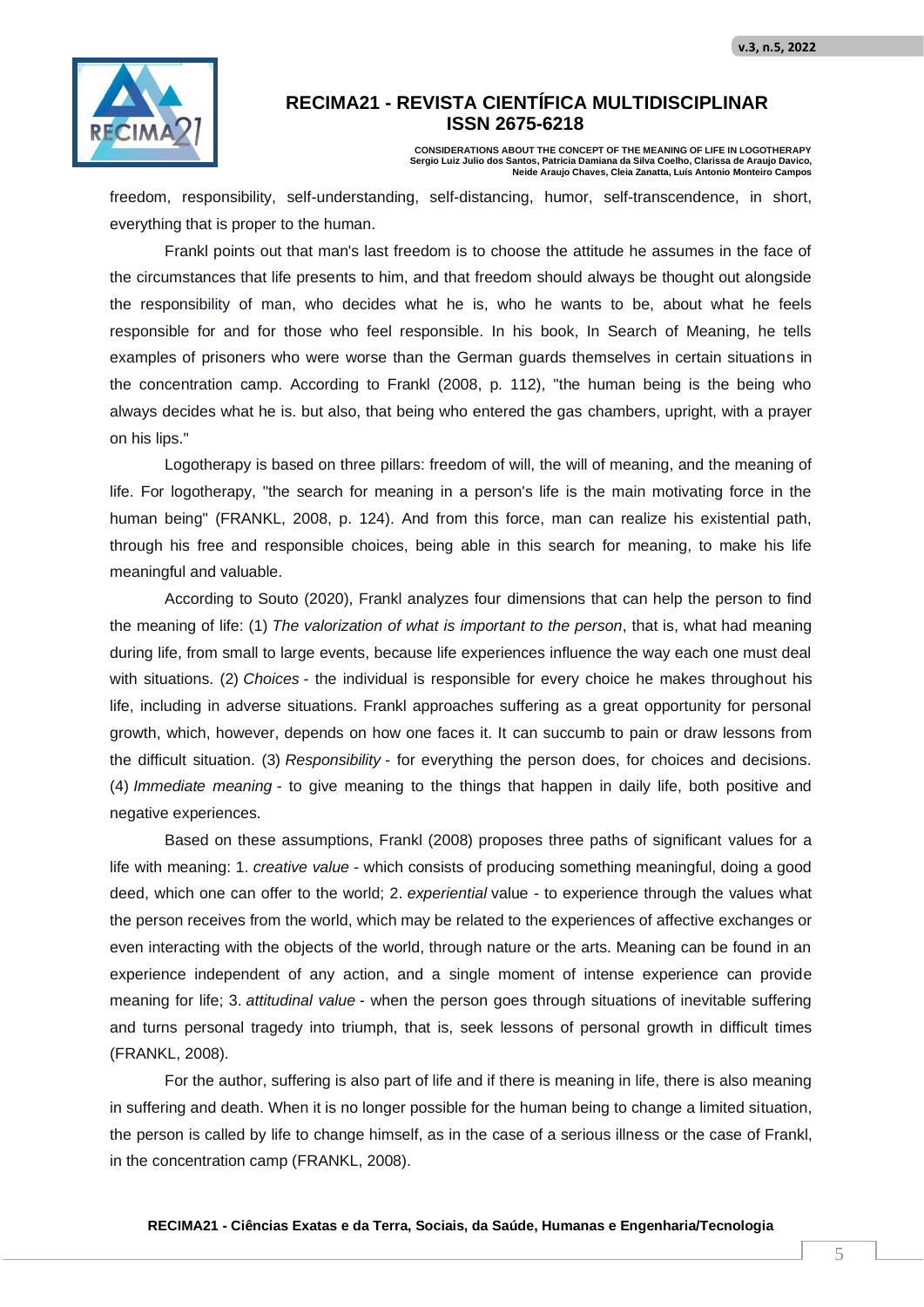

**CONSIDERATIONS ABOUT THE CONCEPT OF THE MEANING OF LIFE IN LOGOTHERAPY Sergio Luiz Julio dos Santos, Patricia Damiana da Silva Coelho, Clarissa de Araujo Davico, Neide Araujo Chaves, Cleia Zanatta, Luís Antonio Monteiro Campos**

For Viktor E. Frankl, the loss of meaning for life could result in the so-called existential emptiness, which "is the experience of the radical absurdity of one's existence produced by loss of the horizon of values and meaning" (GUBERMAN; SOTO, 2006). This loss manifests itself mainly in a stage of boredom and can trigger symptoms such as anxiety, depression, lack of hope, and physical decline. In his work entitled, Be of meaning Frankl (2016) highlights the results of research conducted by the University of California, which "indicate that the existential vacuum is the predominant state in the new American generation, whose values differ significantly from those of the middle-aged generation or old age" (FRANKL, 2016, p. 13).

Frankl (2016) when asked about the possible causes of this sense of meaninglessness states that in modernity, man no longer has traditions, which previously helped him about what he should do, what paths to seek, but today this man is faced with a new context, where often seems no longer to know what you want. As a result, it ends up striving to want to do what others do and the result is conformism, the massification typical of today's society. Or else, he does what others won't, what is required of him - and then we have totalitarianism (FRANKL, 2016, p. 14-15).

However, as proposed by Frankl (2008), what man needs is to carry out his search for an objective that may be worthwhile, because, precisely in this search for meaning, during his existential journey, in the use of his freedom, through responsible choices, in the experience of values, dedicating himself to a specific cause and/or task, man can make his life meaningful and valuable.

#### **YOUTH AND SENSE OF LIFE**

Now, one notices the resumption of themes that seemed forgotten, put behind, but which, in the directions that the life of the planet has taken, reappear with great force. In the context of this resumption, there is a very strong criticism of the current youth about their alienation from themes of social relevance to their individualism, a youth that remains in a position of late adolescence. In other words, in the present day, it seems to be becoming increasingly common, still call the adolescent the young person between 18 and 25 years or more, who have already completed higher education, but who continues to live in the parents' house, being financially dependent on them, without the parents and young people themselves realize how much this dependence can hinder the future entry as a professional in the labor market. Taking their "little life", they remain oblivious to what is happening around them, to the environmental emergencies, to the relief that needs to be to the planet earth, and to the pressing needs of humanity itself. Universal values seem to have been replaced by personal values, in which the extrinsic motivation, that is, the one in which the ends will justify the means, whether ethical or not, weighs significantly.

The theme of youth presents a series of ambivalences: now youth is understood as power, now as a promise of change, as it was characterized in the 1950s and 1960s, now as a social problem, risk, and vulnerability, a conception recently announced in public policy programs for this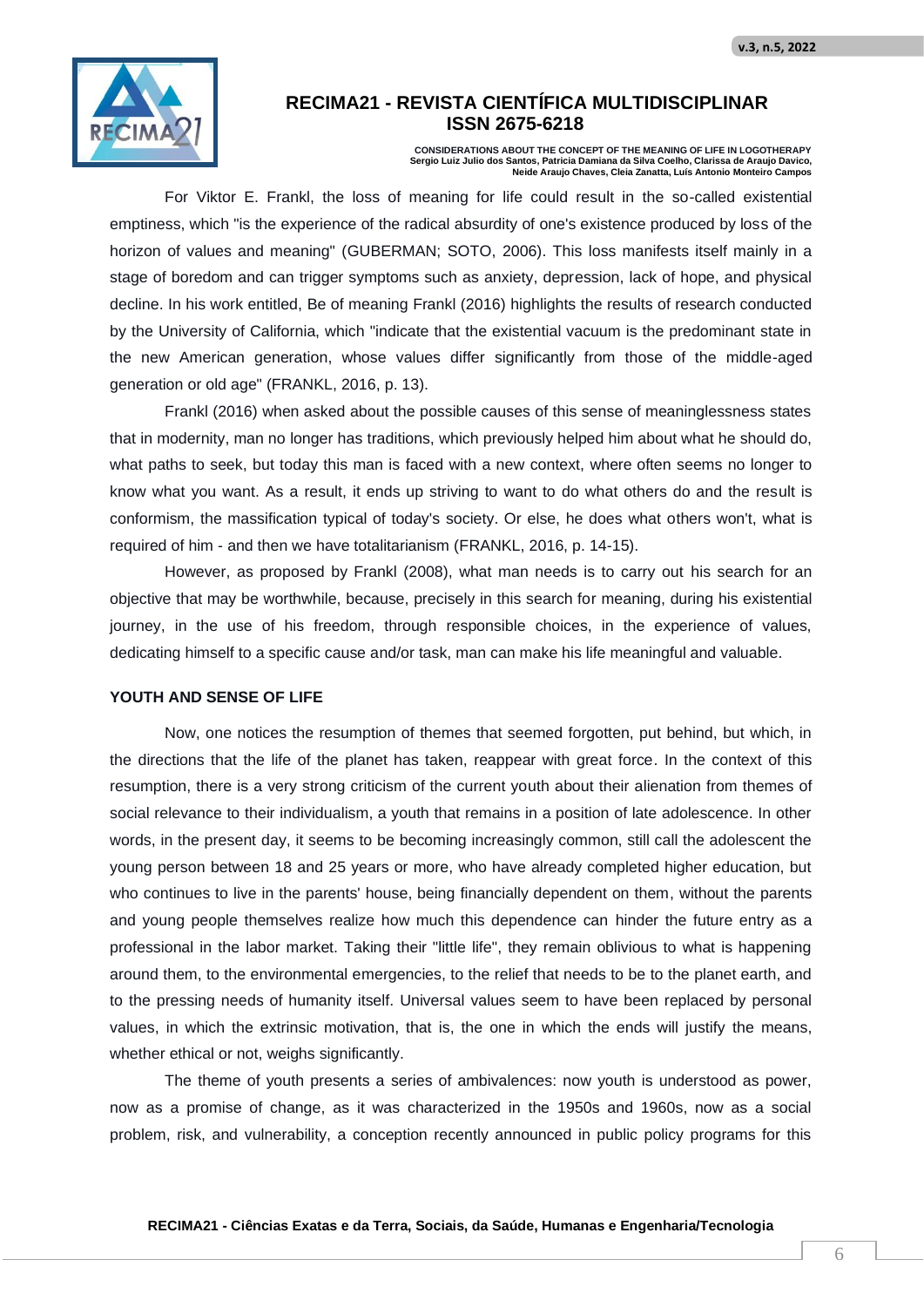

**CONSIDERATIONS ABOUT THE CONCEPT OF THE MEANING OF LIFE IN LOGOTHERAPY Sergio Luiz Julio dos Santos, Patricia Damiana da Silva Coelho, Clarissa de Araujo Davico, Neide Araujo Chaves, Cleia Zanatta, Luís Antonio Monteiro Campos**

public. Youth is a moment experienced as confusing and little defined in the transition of roles and the lack of social emancipation.

Abramo (1997, 2005) points out that youth is marked by transitions between dependence and autonomy, and that the various processes of insertion include personal and social aspects such as sexuality, cultural and political participation, and insertion into work. These aspects manifest ways of being young and, in the course of history, as already mentioned, fluctuate from transformative potential to social risk and vulnerability.

Throughout history, it is worth mentioning how Zanatta (2015) points out that there are relevant contributions in the field of Sociology and Anthropology, and that they reveal from the context of certain cultures that this phase of life manifests itself in a differentiated way, especially considering the processes of socialization.

Concerning this aspect of the transforming potential that the young person possesses, it is worth considering as proposed by the logotherapy that, "at any time, the person needs to decide, for good or evil, what will be the monument of his existence" (FRANKL, 2008, p. 144) For this, youth needs to awaken consciousness to the path of values, be attentive to the field of possibilities that life offers, understand the importance of responsible choices and the experience of an authentic life because it will be through these achievements that youth can configure a walk with meaning. And in the face of the challenges of this phase of life, to believe that this human potential is always present, because as Lukas reminds us: "in each of us there is something else- there is the spark that renews everything" (LUKAS, 2002, p. 41).

#### **FINAL CONSIDERATIONS**

The contributions of logotherapy to the analysis and reflections on the theme meaning of life expand the knowledge about the human being, the person, and their potential to live. To live is to give meaning to life, to put in life the motives that characterize the human being in each person, and therefore to make the person more human every day. In this sense, ethical values assume a definitive position to give meaning to life, according to the contributions of logotherapy.

Studying the theme of life in the context of logotherapy presupposes knowing the biographical trajectory of Viktor Frankl marked by coherence and authenticity in what he theorized because life in the concentration camp colored with greater intensity previous assumptions, which since childhood and throughout his youth, he already intended and investigated in his studies and personal reflections. Thus, studying the meaning of life from Frankl's contributions becomes enriched when one knows his life history and the context in which.

Another aspect addressed in the article concerns Frankl's concerns about the trajectory of youth about the meaning he attributes to life, because the author devoted part of his time, in addition to being a psychiatrist and neurologist, to youth care because he understands that this stage of life is